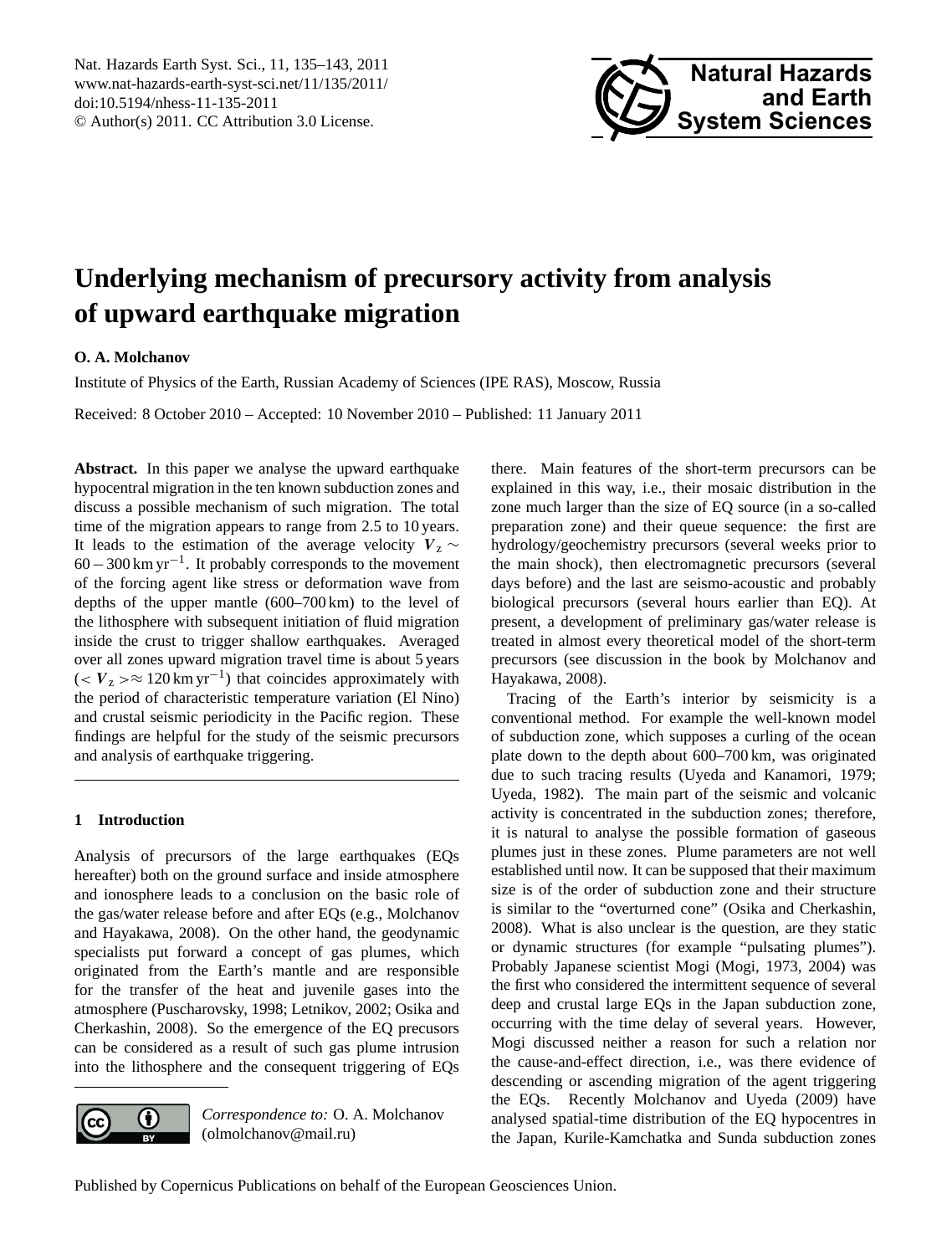for the depths from 700 km to the surface and found the prevalence of ascending migration with the time delay from 2 to 10 years. Furthermore, by using correlation analyses of EQs and climate in the near-equatorial Pacific area during the last 35 years, Molchanov (2010) demonstrated the evidence that the heat flux from seismicity could induce the longterm climate variations (El Nino effect) and even global warming. We analyse in this paper the EQ hypocentral migration in the ten known subduction zones and discuss a possible mechanism of such migration.

## **2 Preparation of data for analysis**

We use the data from USGS catalogue covering time period from 1 January 1973 to 1 January 2008 (total duration is  $T =$ 35 years) relevant to ten zones with essentially deep seismic activity.

Nine zones are situated in the Pacific area forming the so called "fire ring" of the seismic and volcanic activity (Fig. 1). The only zone outside it is the Italy-Greece zone.

We divide each zone into 5 layers. By taking into account that usual lower boundary of crust in the Pacific region is near 33 km we change a little the USGS classification as follows:

- **−** Layer 1 (crust):  $d \leq 38$  km.
- **–** Layer 2 (lower lithosphere): 39 ≤ d ≤ 69 km.
- **–** Layer 3 (upper astenosphere): 70 ≤ d ≤ 149 km.
- **–** Layer 4 (lower astenosphere): 150 ≤ d ≤ 299 km.
- **–** Layer 5 (upper mantle): 300 ≤ d ≤ 650 km.

In each layer, we calculate the seimic energy flux  $U$  by averaging it in the time intervals of  $\Delta t = 6$  month duration each starting at  $t_k$  (we have  $k \in [1, 70]$  for the total time  $T = 35$  years):

 $U(t_k, \text{rk}, t_k) = \Sigma \text{Es} \Delta N_k (t_k, t_k + \Delta t; \text{rk}, \text{Es}, \text{Es} + \Delta \text{Es})$ 

 $\approx$  ∫Es(∂N/∂Es)dEs

Here rk≡x<sub>k</sub>, y<sub>k</sub>, z<sub>k</sub> are the energy weighted mean values of the flux space coordinates (see paper by Molchanov and Uyeda, 2009), seismic energy is connected with the magnitude from the EQ catalogue by the known relation (Kanamori and Anderson, 1975):

$$
log(Es) = 1.5M + 4.8(Es in Joules)
$$
 (1)

and  $\Delta N$  is the number of EQs in the interval (Es, Es+ $\Delta$ Es) or in the corresponding interval  $(M, M + \Delta M)$ . For all layers  $j = [1, 5]$  we have 350 values  $U(t_k, r_k, j)$  in zone.

Then we compute the average energy flux in each layer  $\langle U(t_k, t\mathbf{k}, j) \rangle = U\mathbf{a}(j)$ . These values are given in the Table 1 together with additional information. As before



**Fig. 1.** Distribution of EQs ( $M \ge 5$ ) in the Pacific region (USGS catalogue). Hypocentres of deep EQs (depth  $d > 500$  km) are shown by red circles, EQs for  $300 \le d \le 500$  km are shown by magenta circles, EQs for  $150 \le d \le 300$  km are blue, EQs for  $150 \le d \le 70$ are green, EQs for  $33 \le d \le 70$  km are yellow and brown colour correspond the crustal EQs. Selected zone for analysis are labelled by figures: (1) – Kurile-Kamchatka, (2) – Japan, (3) – Mariana, (4) – Philippines, (5) – Sunda, (6) – Bougainville (Solomon sea), (7) – Tonga N. (North Tonga-Kermadec), (8) – Tonga S. (South Tonga-Kermadec), (9) – Chile.

(Molchanov and Uyeda, 2009; Molchanov, 2010), we calculate indices of seismic variability:

$$
e(t_k, r_k, j) = \log(U(t_k, r_k, j)) - \langle \log(U(t_k, r_k, j)) \rangle
$$

$$
= \log(U(t_k, r_k, j) / Un(j))
$$
(2)

where  $U_a(j)/U_n(j)$  ratio is about 1.5. It is rather clear why we use the relative values of seismic energy flux. We are interested in the amplitude variation of triggering agent  $A(t_k, r_k, j)$ , which is connected with  $U(t_k, r_k, j)$  through an induction coefficient  $\gamma(j)$ . The induction greatly depends on the medium properties. By supposing that:

$$
[U(t_k,r_k,j)]^{\alpha} = \gamma(j)A(t_k,r_k,j)
$$

where  $\alpha$  is some exponent, we readily find:

$$
A(t_k, r_k, j) = ^* [U(t_k, r_k, j) / U_a(j) >]^{\alpha}
$$
 (3)

Thus, we assume that the change of average triggering amplitude  $A(j)$  in the course of migration from layer to layer is much smaller than change in  $\gamma(j)$ . In this condition, a disclosure of the agent migration from seimic tracing could be a success. Concerning relation (2), we follow the classic tradition of measuring the seismic activity on a logarithmic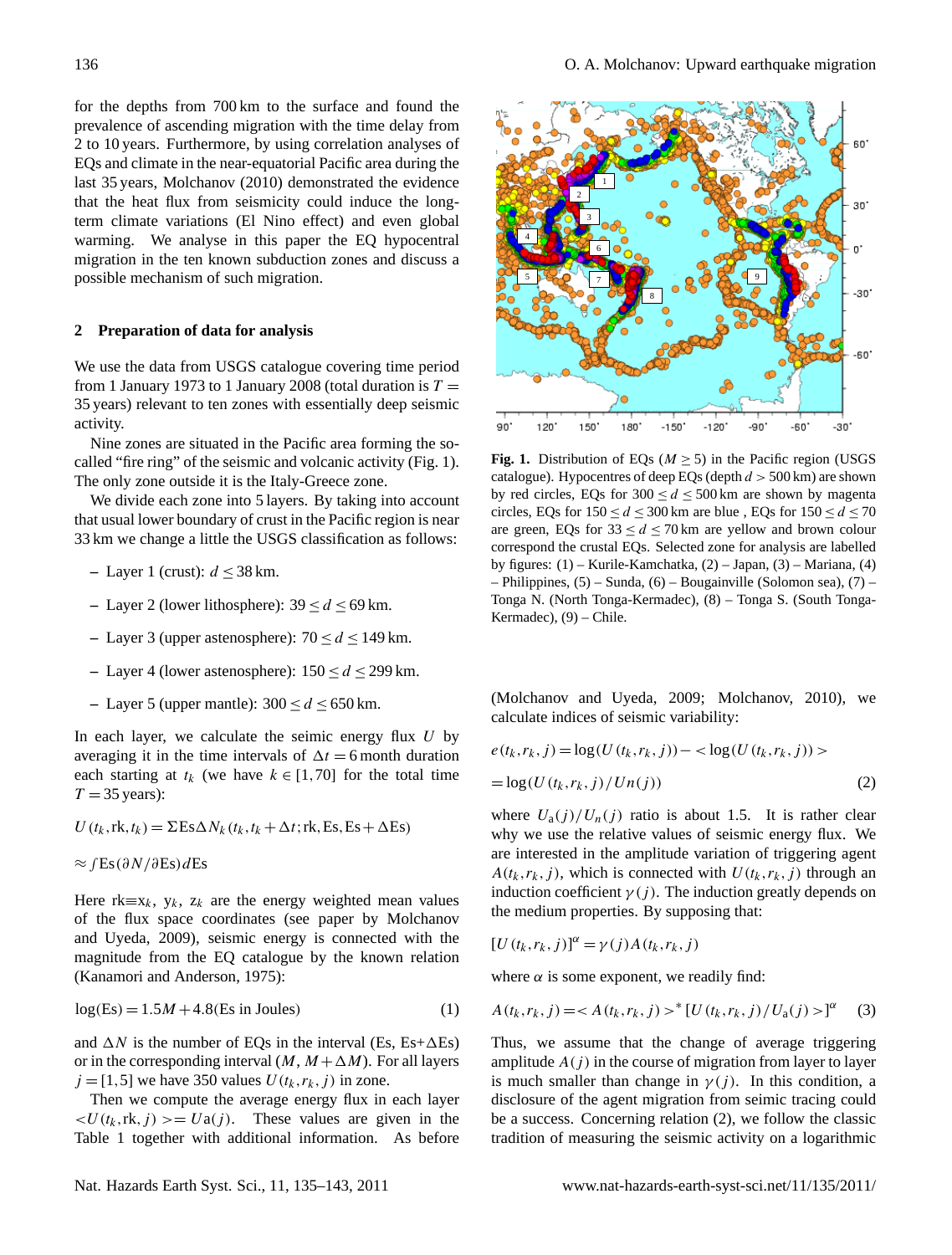**Table 1.** Basic information on seismicity in the selected zones.  $\Delta\varphi^0$  – latitude range of the zone,  $\Delta\lambda^0$  – longitude range,  $\Delta d$  – depth range, km, N – total number of EQs used for analysis here for time interval from 1973 to 2008.,  $\Delta M$  – range of magnitudes,  $\langle U \rangle$  – average seismic energy release for 6 months in  $10^{14}$  J. Bold values are important energy zone characteristics.

|              | Zone,              | $\Delta d = 0 - 38N,$ | $\Delta d = 39 - 69N,$ | $\Delta d = 70 - 149N$ , | $\Delta d = 150 - 299N$ , | $\Delta d = 300 - 700N$ |
|--------------|--------------------|-----------------------|------------------------|--------------------------|---------------------------|-------------------------|
|              | $\Delta\varphi^0$  | $\Delta M$ .          | $\Delta M$ .           | $\Delta M$ .             | $\Delta M$ .              | $\Delta M$ .            |
|              | $\Delta \lambda^0$ | < U >                 | < U >                  | < U >                    | < U >                     | < U >                   |
| $\mathbf{1}$ | Kurile-            |                       |                        |                          |                           |                         |
|              | Kamchatka,         | 2688,                 | 2873,                  | 2227,                    | 998,                      | 920,                    |
|              | 40.5/57,           | $5.7 - 8.4$           | $5.5 - 7.8$            | $5.6 - 7.8$              | $4.9 - 6.9$ ,             | $3.6 - 7.3$             |
|              | 138/164            | 195.6                 | 14.6                   | 10.3                     | $1.1\,$                   | 4.0                     |
| 2            | Japan,             | 2374,                 | 2033,                  | 1437,                    | 433,                      | 2201,                   |
|              | $25/40.5$ ,        | $5.6 - 7.8$           | $5.6 - 7.7$ ,          | $5.2 - 6.7$ ,            | $3.6 - 6.7$ ,             | $5.2 - 7.4$ ,           |
|              | 133/145            | 21.6                  | 8.0                    | 0.8                      | 0.5                       | 5.8                     |
| 3            | Mariana,           | 2032,                 | 1016,                  | 1323,                    | 1191,                     | 501,                    |
|              | 10/25,             | $5.5 - 7.4$           | $5.0 - 7.8$            | $5.2 - 7.6$              | $4.9 - 7.6$ ,             | $4.3 - 7.1$ ,           |
|              | 138/148            | 5.0                   | 7.9                    | 5.8                      | 1.0                       | 0.9                     |
| 4            | Philippines,       | 2496,                 | 2440,                  | 2363,                    | 2026,                     | 697,                    |
|              | $-2/35$ ,          | $6.0 - 7.9$ ,         | $5.8 - 7.6$ ,          | $5.9 - 7.0$ ,            | $5.5 - 6.8$ ,             | $4.3 - 7.1$ ,           |
|              | 118/133            | 102.6                 | 13.2                   | 3.9                      | 1.8                       | $1.5\,$                 |
| 5            | Sunda,             | 3114,                 | 2038,                  | 3169,                    | 2194,                     | 1264,                   |
|              | $-10/13,$          | $6.1 - 9.0$ ,         | $5.6 - 7.2$            | $5.8 - 7.3$ ,            | $5.5 - 7.5$ ,             | $5.2 - 7.9$ ,           |
|              | 93/132             | 729.1                 | 4.6                    | 4.5                      | 5.1                       | 17.4                    |
| 6            | Bougain volle,     | 2494,                 | 2449,                  | 2415,                    | 1361,                     | 275,                    |
|              | $-10/2,$           | $5.8 - 8.2$           | $5.9 - 8.0$ ,          | $5.8 - 7.9$ ,            | $4.4 - 7.5$ ,             | $4.0 - 6.8$ ,           |
|              | 133/157,           | 108.7                 | 36.6                   | 19.6                     | 6.1                       | 0.6                     |
| 7            | Tonga N.,          | 2632,                 | 1284,                  | 1979,                    | 1689,                     | 303,                    |
|              | $-9/-23.5$ ,       | $6.0 - 8.2$           | $5.2 - 7.6$ ,          | $5.7 - 7.5$ ,            | $5.3 - 6.9$ ,             | $4.1 - 6.2,$            |
|              | 160/178            | 122.2                 | 10.4                   | 13.7                     | 2.7                       | 0.1                     |
| 8            | Tonga S.,          | 2928,                 | 1580,                  | 1768,                    | 2062,                     | 3232,                   |
|              | $-14/-43.5$ ,      | $6.3 - 8.3$ ,         | $5.4 - 8.0$ ,          | $5.6 - 7.2$              | $5.6 - 7.8$               | $6.1 - 7.9$ ,           |
|              | 170/189            | 128.8                 | 26.6                   | 5.7                      | 21.6                      | 29.8                    |
| 9            | Chile,             | 2832,                 | 2695,                  | 2775,                    | 2758,                     | 277,                    |
|              | $-1/-39,$          | $5.7 - 8.4$ ,         | $5.6 - 8.1$ ,          | $6.0 - 7.8$ ,            | $5.5 - 7.2$               | $4.0 - 8.2$ ,           |
|              | 278/297            | 107.6                 | 40.1                   | 16.9                     | 4.1                       | 34.4                    |
| 10           | Italy,             | 3596,                 | 40,                    | 31,                      | 123,                      | 72,                     |
|              | 35/45.5,           | $4.6 - 6.5$ ,         | $3.0 - 5.0$ ,          | $3.0 - 5.0$ ,            | $3.2 - 5.8$ ,             | $3.7 - 5.6$ ,           |
|              | 9/19               | 0.343                 | 0.002                  | 0.001                    | 0.03                      | 0.01                    |

scale. Here, unlike our previous paper (Molchanov, 2010), we analyse the unipolar seismic index values  $e_c(t_k, r_k, j)$ , using simple transform:

These unipolar indices are practically coinciding with 
$$
e(t_k, r_k, j)
$$
 for the large values of the seismic energy flux but diminish significantly with the low energy values.

$$
e_{\rm c} = \log\left(1 + 10^{3e}\right) / 3\tag{4}
$$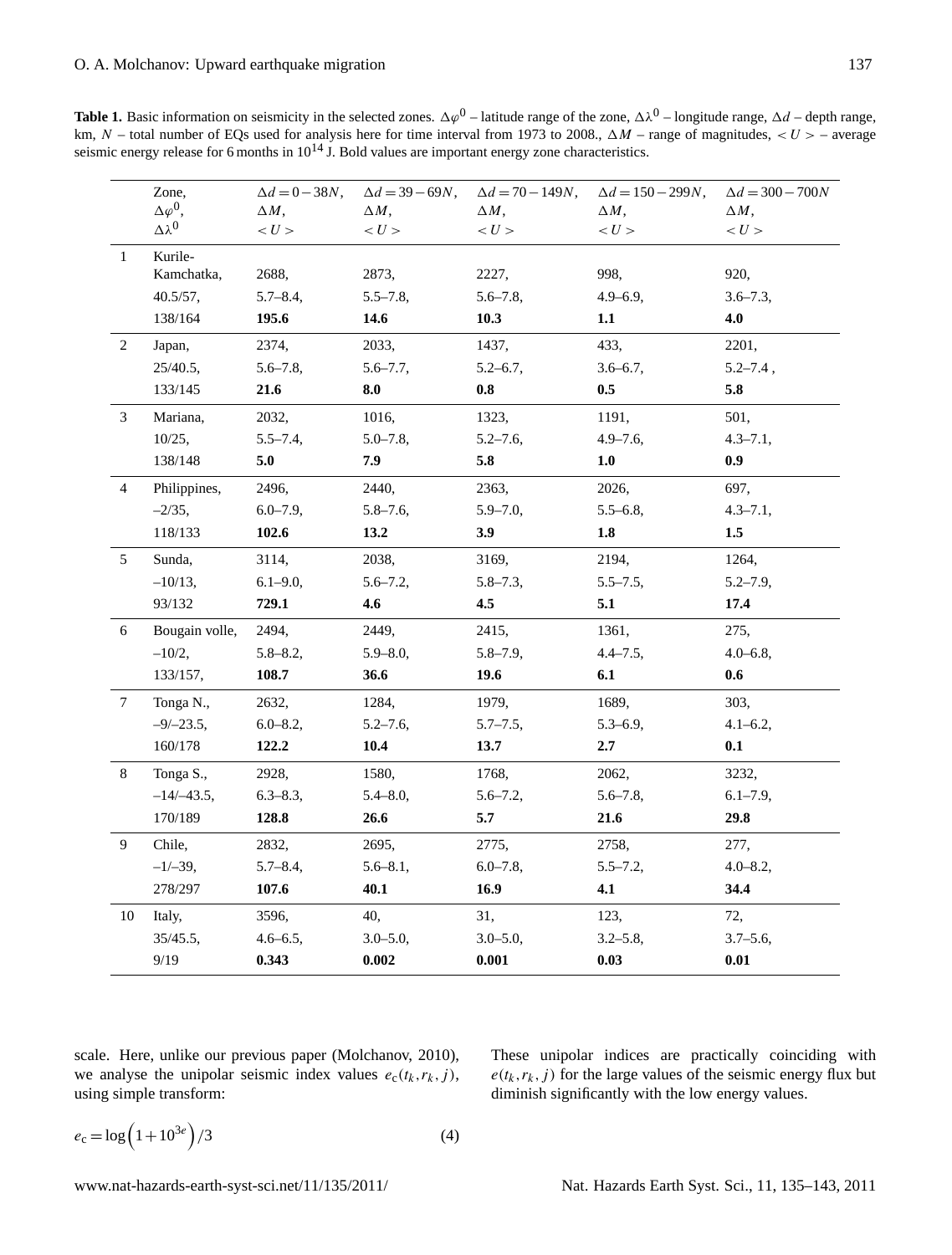

**Fig. 2.** Distribution of seismic variability indices in several zones during the complete time of analysis: **(a)** Japan; **(b)** Philippines; **(c)** Mariana; and **(d)** Chile.

Since the nature of the triggering agent is not clear at that, the varies  $\epsilon_c(x_{kj}, y_{kj}, z_{kj})$  are presented in Fig. 2. It is  $\frac{a}{b}$ , A fig. to, the packet propagates along some reasonable to accept this distribution as the averaged plume which is described as follows:  $\frac{1}{2}$  pattern. If so, the plume looks as an inverted cone (turned Anyway, the size of the selected zone included onto the where  $\tau_0$  is the time delay of travelling f the moment, we regard it for simplicity as "plume". Some results of seismic tracing for the whole time of analysis, i.e., the values  $e_c(x_{kj}, y_{kj}, z_{kj})$  are presented in Fig. 2. It is upside), or sometimes as a "flower growing from the mantle". analysis exceeds the plume volume in all cases.

## 3 Method of analysis of plume dynamics **Example 3** Method of analysis of plume dynamics

Let us change some of the plume amplitude at the depth  $d_0$ ,<br>which has a maximum at  $\tau = \tau_0$  if the mot as  $A(t, d_0)$ . It is known that the amplitude variation in the selected time  $t = t_0$ ,  $\Delta A(t_0, d_0) = A(t_0, d_0) - \langle A(t, d_0) \rangle$  is not a random fluctuation if the classic criterion is valid:

$$
\Delta A(t_0, d_0) / \sigma (\Delta A(t, d_0)) \ge 2
$$
\n(5)

mic tracing for the whole time of analysis, appears at the depth  $d < d_0$  in time  $t = t_0 + \Delta t$ ,  $\Delta t = (d_0 - \Delta t)^T$ where  $\sigma(\Delta A(t, d_0))$  is r.m.s. We regard such a perturbation as a "packet". If the packet goes up with velocity  $V$ , then it  $d$ )/V, i.e., the packet propagates along some "trajectory" which is described as follows:

$$
d(t_0, t) = d_0 - V\Delta t = d_0 - (d_0 - d_c)\Delta t/\tau_0
$$
\n(6)

do to final depth in the crust  $d_c$ . If we know the amplitude due to final depth in the crust  $d_c$ . If we know the amplitude  $\frac{d}{dt}$  the travelling packet is to calculate the correlation function: where  $\tau_0$  is the time delay of travelling from initial depth variation both at  $d_0$  and at  $d_c$ , then the simplest way to reveal

$$
K(d_0, d_c, \tau) \sim \Sigma \Delta A (t_k, d_0)^* \Delta A (t_k + \tau, d_c)
$$

which has a maximum at  $\tau = \tau_0$  if the motion really exists. The summing is performed over all  $t_k$  values,  $k = [1, 70]$ . However, the several distinct packets may cause the false maxima. For example, if there are two packets at the level  $d_0$  relevant to times  $t_0$  and  $t_1$ , then we have two false maxima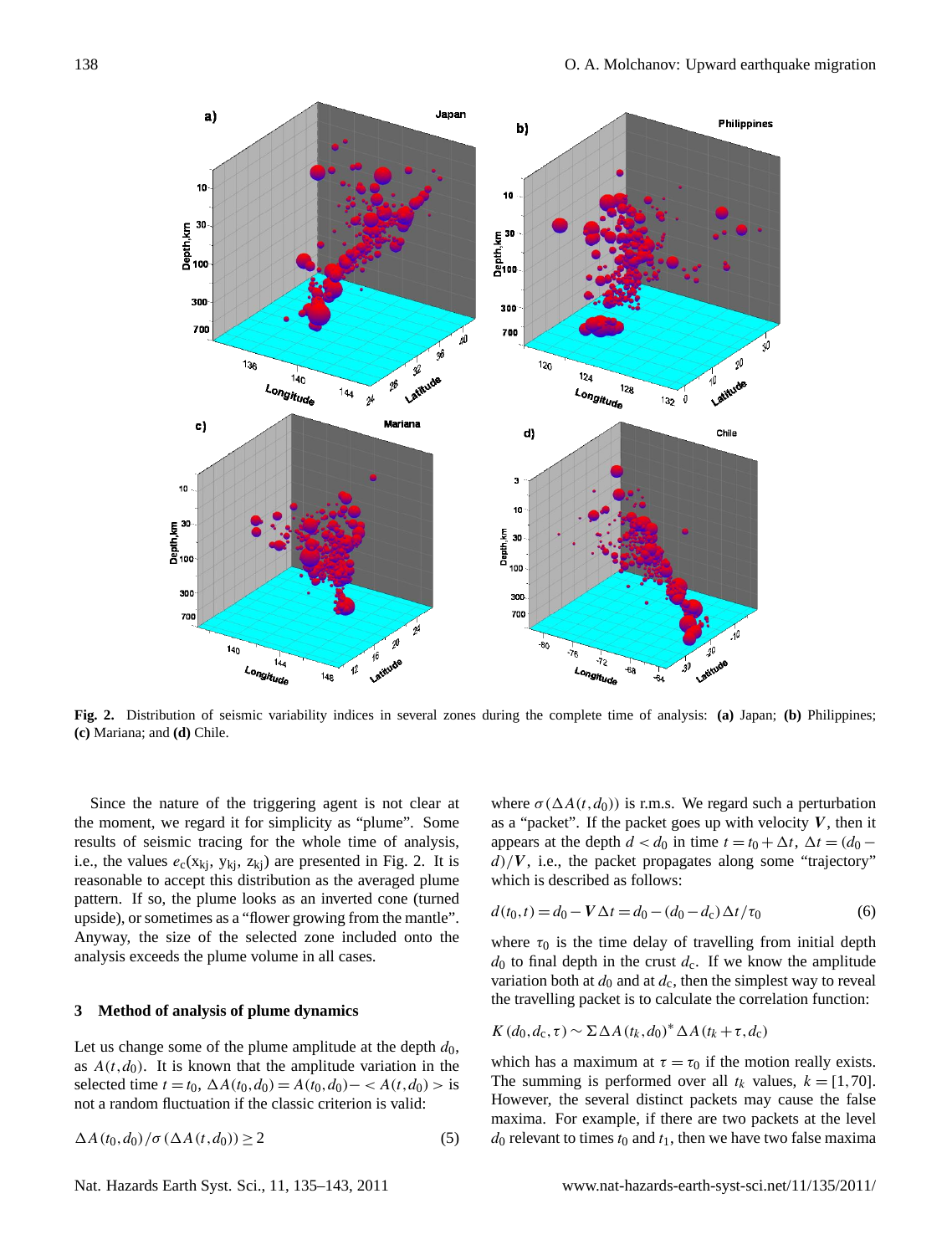



**Fig. 3.** (a) Depth-time  $(d, t)$  diagram of the seismic variability time  $(d, t)$  diagram for Kurile-Kamchatka zone. Notations are the supposing the uniform  $\zeta$ same as in  $(a)$ . indices for Bougainville zone. Bubble size is proportional to  $e_c(t_k, d_k, j)$  value. Possible packets are outlined by dashed ovals. Boundaries of the 5 layers are shown by dotted lines. **(b)** Depth-

at  $\tau = \tau_0 + (t_1 - t_0)$  and at  $\tau = \tau_0 - (t_1 - t_0)$  in addition to indices in space. The m maximum at  $\tau = \tau_0$ . Note that in a special case of maxima the depth. Finally, we a maximum at  $v = v_0$ . However, we can be computed that the three orientations for all the three placed at the three  $d_0$  as  $t_1 - t_0 = 2\tau_0$ , the symmetrical dimension correlation w correlation humps appear at values  $\tau = \pm \tau_0$ ,  $\pm 3\tau_0$ , etc. paper by Molchanov a When the analysed interval is large, i.e.,  $T \gg \tau_0$  and the of seismic variability is maxima in the source layer are placed randomly, the false averaged over the latitu correlation humps are suppressed. However, the time interval depth. Concerning the tr in our case is not so large and we need some criteria showing  $\frac{1}{1 + \text{Unif}}$ reliability of correlation humps, as well as improvement of  $\frac{1}{N}$  colluction the method itself. Concerning the reliability, we use the  $\frac{v_c - (a_5 - a_1)}{2}$ relation similar to (5) and accept the correlation hump as a  $r^2$  and  $r^2$  (050 km),  $a_1$ 

real one when the normalized correlation function exceeds the usual reliability threshold:

$$
S(d_0, d_c, \tau) = K(d_0, d_c, \tau) - \langle K(d_0, d_c, \tau) \rangle / \sigma(\Delta K)
$$
  
= \Delta C(d\_0, d\_c, \tau) / \sigma(\Delta C(d\_0, d\_c, \tau)) \ge 2 (7)

$$
\Delta C(d_0, d_c, \tau) = C(d_0, d_c, \tau) - \langle C(d_0, d_c, \tau) \rangle \tag{7a}
$$

$$
C(d_0, d_c, \tau) = \Sigma \Delta A (d_0, t_k)^* \Delta A (d_c, t_k + \tau)
$$

In correspondence with relations (3) and (4) and using for simplicity  $\alpha = 0.5$  we assume:

$$
A(t_k) = \left(1 + (U(t_k)/U_n)^3\right)^{1/6}
$$
\n(8)

It is clear  $A(t_k) \approx (U(t_k)/U_n)^{1/2}$  when  $U(t_k) > U_n$ . Note that relation (7) is an estimate of one-dimension correlation of two parameters. So,  $d_0$  is the averaged depth of the lower layer 5 and  $d_c$  is the averaged depth in the upper layer 1. In principle we can include several layers into consideration. For example, by accounting for an intermediate layer with the averaged depth  $d_m$  in addition to upper layer  $(d_c)$ and lower layer  $(d_0)$  we can analyse the one-dimension normalized correlation of three parameters by using equation similar to  $(7)$ :

$$
S(d_0, d_m, d_c, \tau)
$$
  
=  $\Delta C(d_0, d_m, d_c, \tau) / \sigma (\Delta C(d_0, d_m, d_c, \tau))$  (9)  
 $C(d_0, d_m, d_c, \tau)$ 

$$
= \Sigma \Delta A \left(d_0, t_k\right)^* \Delta A \left(d_m, t_k + \tau_m\right)^* \Delta A \left(d_c, t_k + \tau\right)
$$

not contain information on the real distribution of the seismic Here, we meet with the problem of determination, the value  $\tau_{\rm m}$  being actually the problem of the packet trajectory. By supposing the uniform convection, we obtain  $\tau_m = \tau^*(d_0$  $d_m$ )/( $d_0 - d_c$ ) and for average values  $d_0 = 400$  km,  $d_c =$ 30 km and  $d_m = 175$  km, we have  $\tau_m = \tau/2$ , which we use for an estimate of the 3-parameter correlation. Such an approximation is better than a 2-parameter one, but it does indices in space. The most important is the distribution on the depth. Finally, we analyse normalized 5-layer and two dimension correlation which is described in details in the paper by Molchanov and Uyeda (2009). We use indices of seismic variability in each layer  $e_c(t_k, d_k, j)$  that are averaged over the latitude and longitude but not over the depth. Concerning the trajectory, we consider three models:

> 1. Uniform convection:  $d(t, \tau) = d_5 - a_1(t - t_k)$ ,  $a_1 =$  $V_c = (d_5 - d_1)/\tau$ , where  $d_5$  is lower boundary of layer 5 (650 km),  $d_1$  is upper boundary 1 (10 km).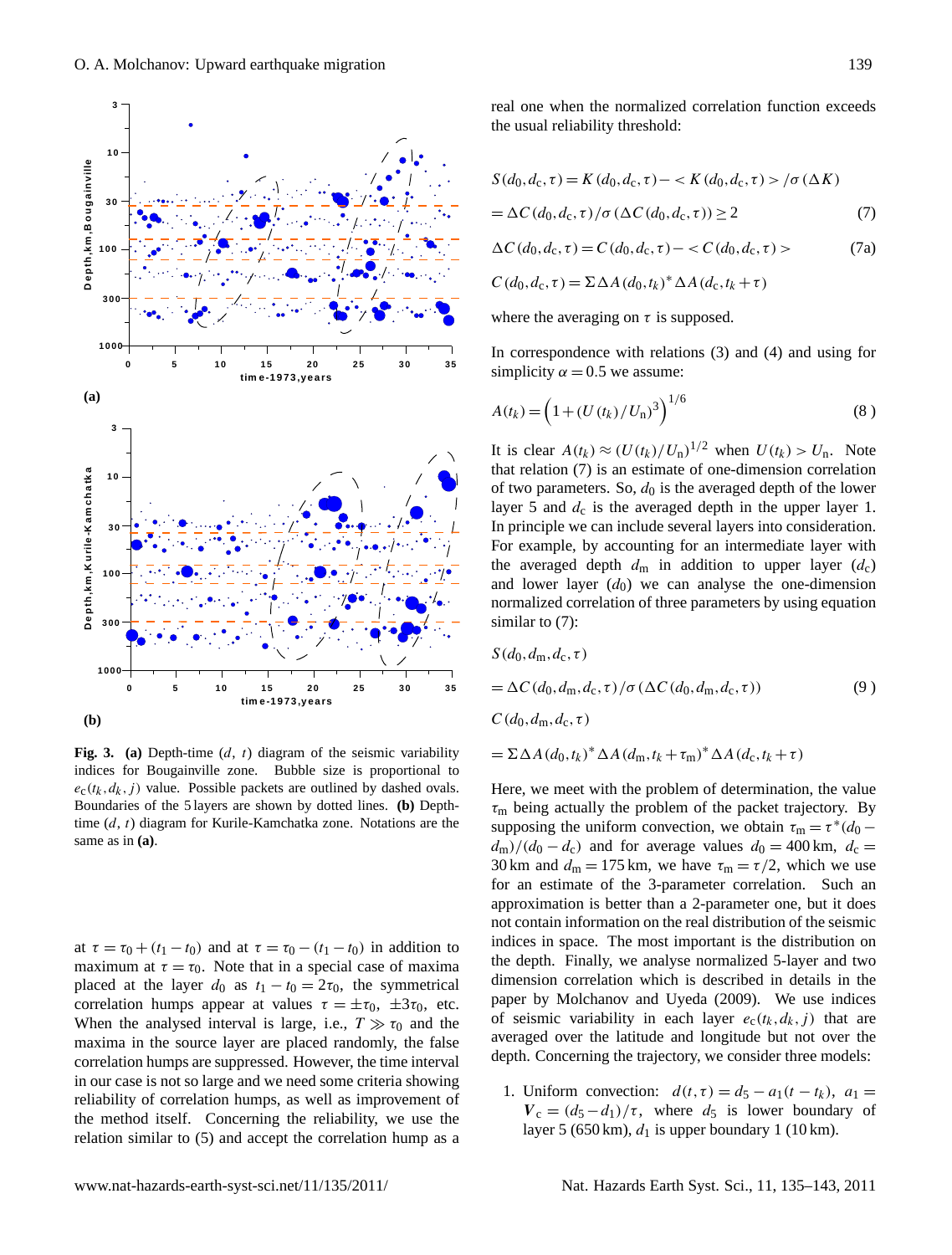

squares: Philippines; closed squares: Bougainville; opened triangles: Tonga North; closed triangles: Tonga South; opened stars: Chile;<br>closed stars: Italy, Averaging over all zones is shown by solid line. Estimation of dir an arrow using reliability criteria that is discussed in the text. (b) Results of correlation analysis for all zones using an average over three trajectory models. Legends are the same as in (a). trajectory model: open circles: Kurile-Kamchatka; closed circles: Japan; opened diamonds: Mariana; closed diamonds: Sunda; opened **Fig. 4. (a)** Results of the correlation analysis on the sense of migration and averaged velocity for the following zones using diffusion closed stars: Italy. Averaging over all zones is shown by solid line. Estimation of direction and travel time of the migration is shown by

2. Logarithmic model:  $log(d) = log(d_5) - a_2(t - t_k)$ ,

$$
a_2 = \log\left(\frac{d_5}{d_1}\right) / \tau,
$$

$$
V_2 = a_2^* d = V_c^* \log \left( \frac{d_5}{d_1} \right)^* \left( \frac{d}{d_5} \right).
$$

3. Diffusion model: we suppose different velocities and  $\mathbf{a}$ . placed at the lower boundary  $d_5$  and for the downward  $(d_5-d_1)^2 - (d_5-d)^2 = a_3(t-t_k)$ , trajectories for the upward motion, when a source is  $\frac{1}{2}$  and  $\frac{1}{2}$  and  $\frac{1}{2}$  and  $\frac{1}{2}$  and  $\frac{1}{2}$  and  $\frac{1}{2}$  and  $\frac{1}{2}$  and  $\frac{1}{2}$  and  $\frac{1}{2}$  and  $\frac{1}{2}$  and  $\frac{1}{2}$  and  $\frac{1}{2}$  and

ic model:  $\log(d) = \log(d_5) - a_2(t - t_k)$ , boundary, when a source is near the upper boundary  $d_1$ . Upward motion is described by equation:<br> $\left(d_{\mathbf{v}}\right)$   $\left(\tau$ 

$$
(d_5 - d)^2 = a_3(t - t_k), a_3 = (d_5 - d_1)^2/\tau, V_3 +
$$
  
=  $V_c^* \log(d_5/d_1)^*(d/d_5)$ .  
=  $V_c/2^*(d_5 - d_1)^2/(d_5^*(d_5 - d))$ 

and the downward motion corresponds to:

$$
(d_5 - d_1)^2 - (d_5 - d)^2 = a_3(t - t_k),
$$

Nat. Hazards Earth Syst. Sci., 11, 135[–143,](#page-0-0) 2011 www.nat-hazards-earth-syst-sci.net/11/135/2011/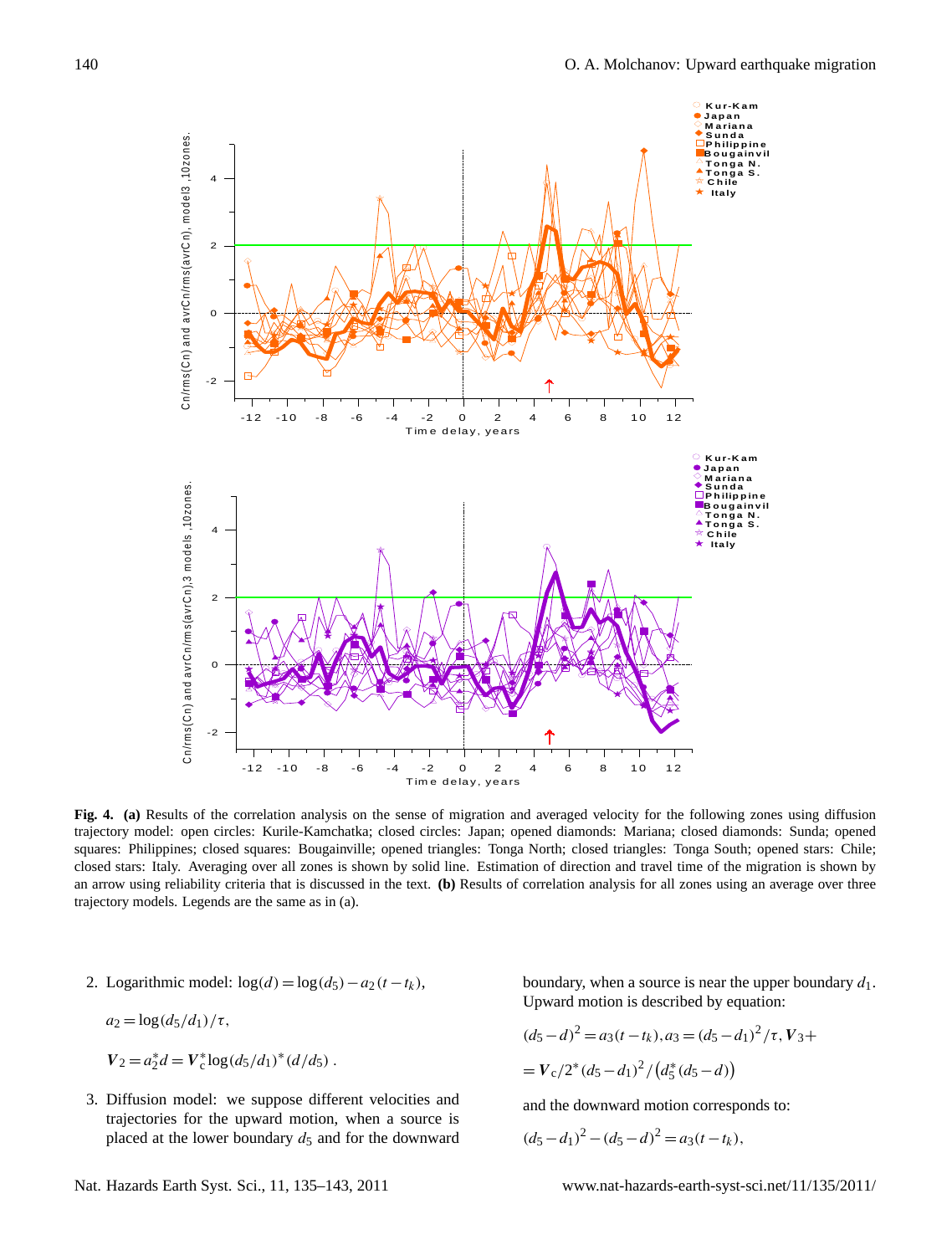$V_3 = V_c/2^*(d_5 - d_1)^2/(d_5^*(d - d_1))$ 

Positive values of velocities and delays correspond to the upward motion in all the models while the negative values describe the downward motion.

Visual evidence of the packet existance can be found from the depth-time  $(d, t)$  diagrams of the variability indices for two zones that are presented in Fig. 3. Surprisingly, these pictures remind us of the tracks left by energetic particles in the Wilson bubble chamber.

### **4 Results of correlation analysis**

Below, we provide the results of the last, the most informative method of analysis. Some results are presented in Fig. 4. An obvious drawback of the method is a necessity to suggest a particular trajectory model. We believe that the most realistic model is the diffusion one (see Discussion section). However, we compute all the three trajectory models and show their averaged results together with the results of the computation in the diffusion model. Moreover, when comparing the data, we apply the similarity criterion for the trajectory model chosen, which is used together with the basic criterion of  $2\sigma$  level excess. Hence, when plotting normalized correlation for the diffusion/averaged model or when both exceeds +2 level at  $\tau = \tau_{\text{max}}$  value and the clear maximum is observed for both types of trajectories, we accept it as reliable evidence of the upward/downward migration with the average migration velocity  $\langle V_{\text{m}} \rangle =$  $(z_0 - z_c)/\tau_{\text{max}} \approx 600 \text{ km } \tau_{\text{max}}^{-1}$ . Let us be reminded that  $\langle V_{\rm m} \rangle$ ,  $\tau_{\rm max}$  is for the upward migration and for the downward migration they are negative.

It is evident that upward migration prevails in the seven zones, while both the upward and downward migration is found in two zones (Tonga South and Chile) and the result is not reliable for the Mariana zone. The results are summarized in the Table 2.

Our analysis shows that upward migration is a general property of the subduction zones. Characteristic regional velocity is also shown in Fig. 4 after averaging over all zones. Existence of regional (or global) upward migration with the average velocity  $V \approx 120 \text{ km yr}^{-1}$  ( $\tau_{\text{max}} \approx 5 \text{ years}$ ) is clearly seen.

### **5 Discussion**

The main points of the work are as follows:

**–** Reliable upward migration is found in the 9 zones of total 10 with an exception for Mariana. The travel time varies from 2.5 years to 10 years that corresponds to averaged velocity  $V \approx$  from 65 km yr<sup>-1</sup> to 260 km yr<sup>-1</sup>. Simultaneous downward and upward migration is discovered in only two zones (Tonga South and Chile)

**Table 2.** Estimated averaged migration velocity V for the different zones:  $V > 0$  for upward migration and  $V < 0$  for downward migration.

|    | Zone             | $V+$ , km yr <sup>-1</sup> | $V$ –, km yr <sup>-1</sup> |
|----|------------------|----------------------------|----------------------------|
| 1  | Kurile-Kamchatka | $+130$                     |                            |
| 2  | Japan            | $+70$                      |                            |
| 3  | Mariana          | ?                          | ?                          |
| 4  | Philippines      | $+260$                     |                            |
| 5  | Sunda            | $+65$                      |                            |
| 6  | Bougainville     | $+130$                     |                            |
| 7  | Tonga North      | $+81$                      |                            |
| 8  | Tonga South      | $+87$                      | $-260$                     |
| 9  | Chile            | $+93$                      | $-130$                     |
| 10 | Italy            | $+130$                     |                            |

with the average downward migration velocity  $\approx$ 130 km yr<sup>-1</sup> and 87 km yr<sup>-1</sup> ( $\tau_{\text{max}} \approx -5$  years and -10 years).

- **–** Prevailing direction of migration as well as the plume form indicates that the source of migration is situated in the upper mantle.
- **–** Averaged over all zones upward migration travel time is about 5 years ( $V \approx 120 \text{ km yr}^{-1}$ ) that coincides approximately with the period of characteristic temperature variation (El Nino) and crustal seismic periodicity in the Pacific region (Molchanov, 2010a). It invokes the possibility of the global heat transfer from the deep layers to the ground surface.

There are several problems in the interpretation of the results. The first is the nature of the gaseous plume variation or a source mechanism. It may be conceivable that in a subduction region an initial pulse could arise near the deep end of the subducting plate due to an explosion-like process related to some phase transition (e.g., Kirby, 1987; Green and Burnley, 1989). In such a case, we may expect that upward migration of EQ hypocentres follows in an analogous process if the mantle behaves visco-elastically. At depths shallower than, say, 200–300 km, free water is released by dehydration of hydrous minerals in subducting slabs, and it may play an important role in triggering the EQs by weakening the fault strength (e.g., Raleigh and Paterson, 1965; Rice, 1992; Byerlee, 1993).

The second problem is a mechanism of energy transfer from the depth to the core or the nature of forcing agent that triggers the EQ. Movement of fluids below the astenosphere is hardly possible, and the heat convection is too slow. One possibility may be the deformation wave, which is popular for the explanation of EQ migration in the crust. There are several reports about horizontal migration EQ of hypocentres. The well-known examples are the case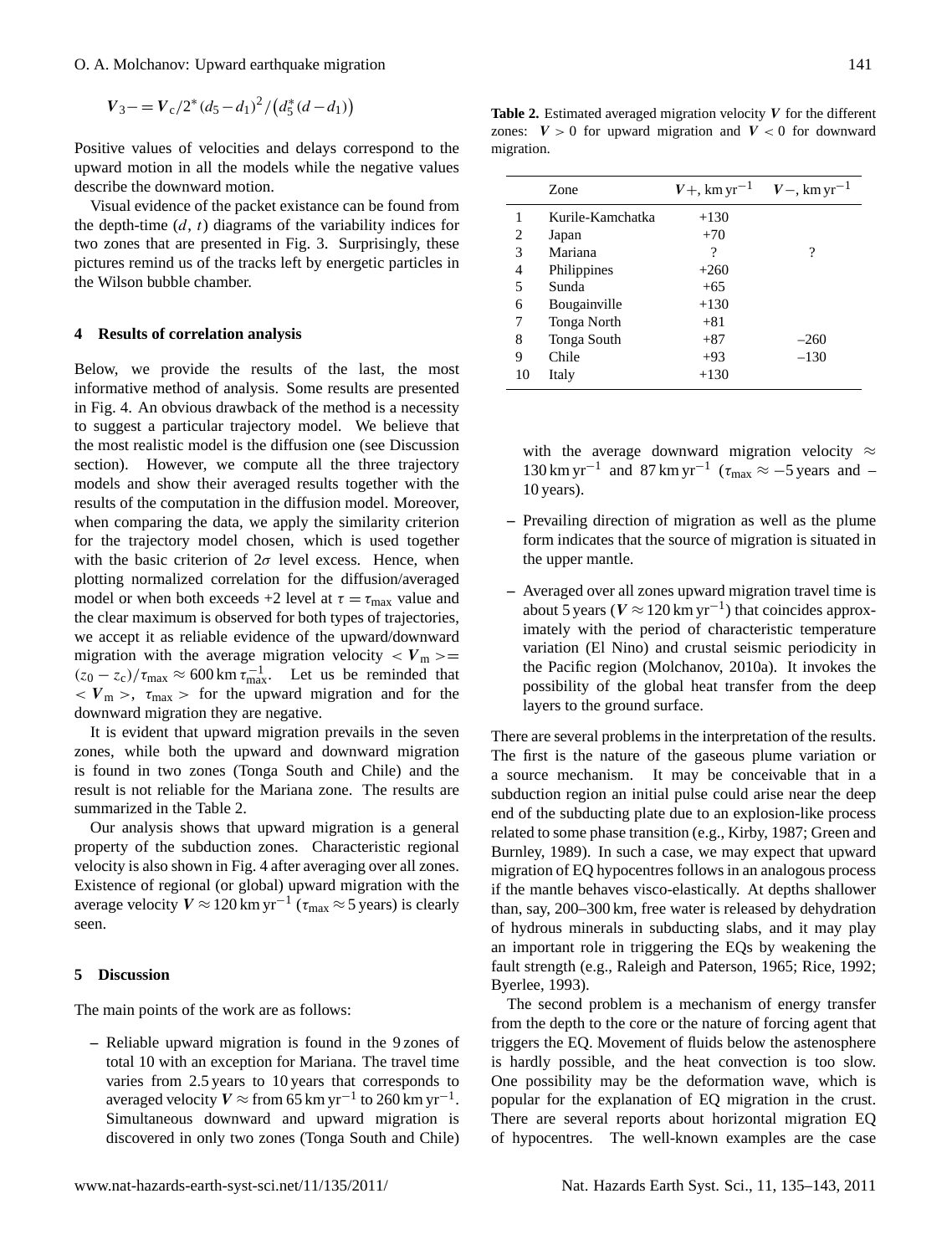of N. Anatolia fault, Turkey, where major EQs migrated westward with a velocity of  $60-70 \text{ km yr}^{-1}$  (e.g., Toksoz et al., 1979), and the NW Pacific rim subduction zones where EQs moved with a velocity of  $150-270 \text{ km yr}^{-1}$  (Mogi, 1968). Recently, Mukhamediev et al. (2008) reported the westward EQs migration from Mid-Atlantic ridge with a velocity of 200–300 km yr<sup>-1</sup>. Their theoretical approach explaining the horizontal deformation wave analyses the diffusion equation for the motion of displacement  $u_x$  inside the plate induced by initial co-seismic slip  $u_x^0 = u_x(t=0)$ :

$$
\frac{\partial u_x}{\partial t} = D_x \partial^2 u_x / \partial t^2 \tag{10}
$$

where the diffusion coefficient  $D_x$  is as follows:

$$
D_{\mathbf{x}} = 2h_{\mathbf{L}}h_{\mathbf{A}}\mu/[\eta(1-\nu)]\tag{10a}
$$

Here  $h_L$  and  $h_A$  are the thickness of lithosphere and asthenosphere, respectively,  $\mu$  is the rigidity,  $\eta$  is the asthenosphere dynamic viscosity, and  $\nu$  is the Poisson coefficient. The same equation is valid for horizontal stress diffusion. Parameter  $\eta$  here is not well determined but Mukhamediev et al. (2008) reviewed several papers on this subject in which a velocity of the observational horizontal migration  $V_x$  varies from 60 to 300 km yr<sup>-1</sup> and concluded that the most probable value of  $\eta \approx 10^{17}$  Pa s.

It leads to the estimate  $D_x \approx 2700 \,\text{m}^2 \,\text{s}^{-1}$  for their accepted values  $h<sub>L</sub> = 100$  km,  $h<sub>A</sub> = 30$  km,  $v = 0.33$ ,  $\mu =$  $3 \times 10^{10}$  Pa. Note that we could estimate the  $\eta$  value by taking into account the duration of aseismic slip due to the aftershock relaxation time  $\tau^0 \approx 2\eta/\mu$  (see e.g., Scholz, 1990). In this case:

$$
D_{\mathbf{x}} = 4h_{\mathbf{L}}h_{\mathbf{A}}/[\tau 0(1-\nu)]\tag{10b}
$$

As a result, we find about the same  $D_x$  value when assuming the observed value of  $\tau^0 \approx 3$  months.

It is rather surprising to discover the same values of the migration velocities  $V_z \approx 90 - -260 \text{ km yr}^{-1}$  in our case of the upward migration (see Table 2). Moreover, we can estimate the averaged value of the diffusion coefficient directly from observations:

$$
\approx d_{0}^{2}/\left[4<\tau_{\text{max}}>\cos^{2}(I)\right]\approx 3000 \text{ m}^{2}\text{s}^{-1} \sim D_{x}
$$

Here we suggest  $d_0 = 600 \text{ km}$ ,  $\lt \tau_{\text{max}} \gt = 5 \text{ years}$  and dip angle of the subduction slab  $I = 30^\circ$ . These estimates encourage us to accept the deformation wave mechanism as a forcing agent for the EQ triggering and to consider the diffusion trajectory model as the most promising.

One of the important consequences of the deformation wave concept is a possibility of self-action triggering in the crust layer where the wave induction is especially efficient. It can be found as the appearance of reflection deformation wave. Probably a presence of the downward migration is connected with such a possibility. We could explain also the observed EQ triggering periodicity in this way (Molchanov, 2010) as a result of upward and downward wave interference in the so-called lithosphere – upper mantle resonator. This possibility will be discussed in a separate paper.

Finally, in connection with the problem of precursory activity, the two types of precursors might be expected. First, the long-term deep precursory EQ preceding the crust EQs with a time lead of several years. Indeed it was the basic idea of Mogi (1973, 2004) papers. Secondly, it is evident that the deformation wave stimulates the upward liquid migration in the lithosphere that leads to the appearance of the short-term precursors. It is reasonable to suppose an inhomogeneous structuring of the gas-liquid volumes (so-called "bubbles"). Modelling of the process using the finite automata technique demonstrated a faster elevation of the small bubbles in contrast to the large bubble association (Korovkin et al., 2002). Therefore, the origin of foreshocks, seismo-acoustic, hydrology/chemistry and atmosphere/ionosphere precursory events can be easily explained (see discussion in Molchanov and Hayakawa, 2008).

*Acknowledgements.* I am thankful to Sh. Mukhamediev for useful discussions of the paper results, and to A. Nickolaenko for a very helpful referee report.

Edited by: C.-V. Meister Reviewed by: A. P. Nickolaenko and A. Schekotov

## **References**

- Anderson, D. L.: Accelerated plate tectonics, Science, 187, 1077– 79, 1975.
- Byerlee, J. D.: Model for episodic flow of high pressure water in the fault zones before earthquakes, Geology, 21, 303–306, 1993.
- Green, H. W. and Burnley, P. C.: A new self-organizing mechanism for deep earthquakes, Nature, 341, 733–37, 1989.
- Kanamori, H. and Anderson, D.: Theoretical basis of some empirical relations in seismology, B. Seismol. Soc. Am., 65, 1073–95, 1975.
- Kirby, S.: Localized polymorphic phase transformations in high pressure faults and applications to the physical mechanism of deep earthquakes, J. Geophys. Res., 92, 13789–13800, 1987.
- Korovkin, N. V., Iudin, D. I., Molchanov, O. A., Hayakawa, M., and Surkov, V. V.: Model of Earthquake Triggering due to Gas-Fluid "Bubble" Upward Migration, Finite-automation model, in: Seismo-Electromagnetics (Lithosphere-Atmosphere-Ionosphere Coupling), edited by: Hayakawa, M. and Molchanov, O., TERRUPUB, 186–194, 2002.
- Letnikov, F. A.: About role of superdeep fluid systems of the Earth core in endogenous processes, Dokladi of Russian Academy of Sciences, 378, 535–537, 2002.
- Mogi, K.: Relationship between shallow and deep seismicity in the western Pacific region, Tectonophysics, 17, 1–22, 1973.
- Mogi, K.: Deep seismic activities preceding the three large "shallow" earthquakes off south-east Hokkaido, Japan – the 2003 Tokachi-oki earthquake, the 1993 Kushiro-oki earthquake and